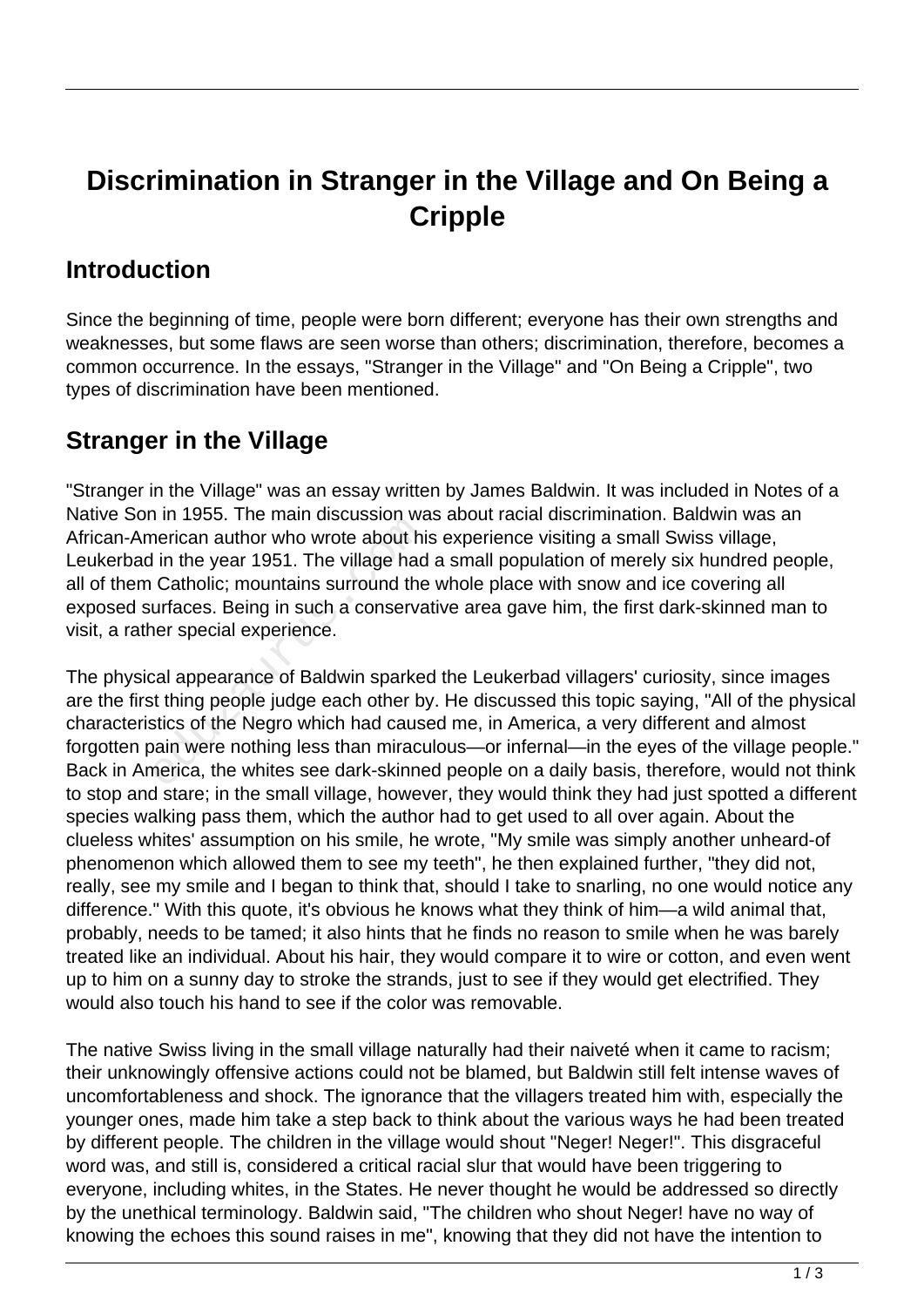#### offend anyone.

Objectification was another problem Baldwin pointed out in this essay; another side of racial discrimination that people needed to face. There was a custom in Leukerbad to "buy" African natives in order to convert them to Christianity. Although this type of action was common in the past, it violates the principle of human rights. The villagers thought, naturally, that because the skin color is different, they're suddenly not human, but creatures who had to obey their commands and think the same way. People were "bought" at unreasonable prices, to be brainwashed and treated horribly. Baldwin realized that no matter the justice or injustice, white people refuse to face the reality because they want to keep their superiority and privilege. He also went ahead to talk about his own father's experience of Christianity conversion, and how he never forgave "the white world" for it.

Coming from the United States to a small village in Switzerland, Baldwin compared the two ordeals and used them to reflect each other. Leukerbad was quite the contrast from New York, especially the people's knowledge on races. Toward the previously mentioned situation where children called him Neger! or Nigger!, he said, "I am a stranger here. But I am not a stranger in America and the same syllable riding on the American air expresses the war my presence has occasioned in the American soul." With this, he is stating the different approaches he had received from the two sides of the pond. Judging the American and European history, he pointed out that the Europeans lack the African-American portion. It was impossible for the villagers to know what can be said and not said, done and not done, without the education Americans receive. nd the same syllable riding on the<br>d in the American soul." With this,<br>com the two sides of the pond. Jud<br>t that the Europeans lack the Afric<br>b know what can be said and not s<br>is receive.<br>ss between the two races — white<br>r

The fairness between the two races — whites and blacks — was undeniably a crucial issue. Baldwin wrote paragraphs after paragraphs noting his thoughts of it. One line said, "There is a great difference between being the first white man to be seen by Africans and being the first black man to be seen by whites." The mentioned "difference" indicates the disrespectfulness he felt when he arrived at the small Swiss village. He felt as though he was not treated as a "stranger", but something not even human; as though he was an exotic creature, alienated from those around him. In another one of James Baldwin's books, The Fire Next Time, he said that he believes "people can renew themselves at the fountain of their own lives", meaning that people from anywhere, with any skin color and backgrounds will eventually come to an understanding; to finally end racial discrimination.

## **On Being a Cripple**

Other than discrimination of the races, another big topic is the respects toward the "disabled". In Nancy Mairs "On Being a Cripple", this was the main issue she discussed. Nancy Mairs woman who was diagnosed with multiple sclerosis (MS) before she hit her thirties. It caused the left side of her body to weaken to the point she has to walk with a cane in order to stay standing. She cherishes the time which she has lived since she found out about the brain tumor; she has taken the days as gifts. With this disease affecting her life, she calls herself a "cripple".

At the very start of the essay, she very clearly pointed out that she gave her the word "cripple" to name herself; the only word she considers precise enough to describe her condition. She despises the more common words used to describe people like her, such as "disabled" or "handicapped". They give her the feeling that she has something worse than MS; perhaps a